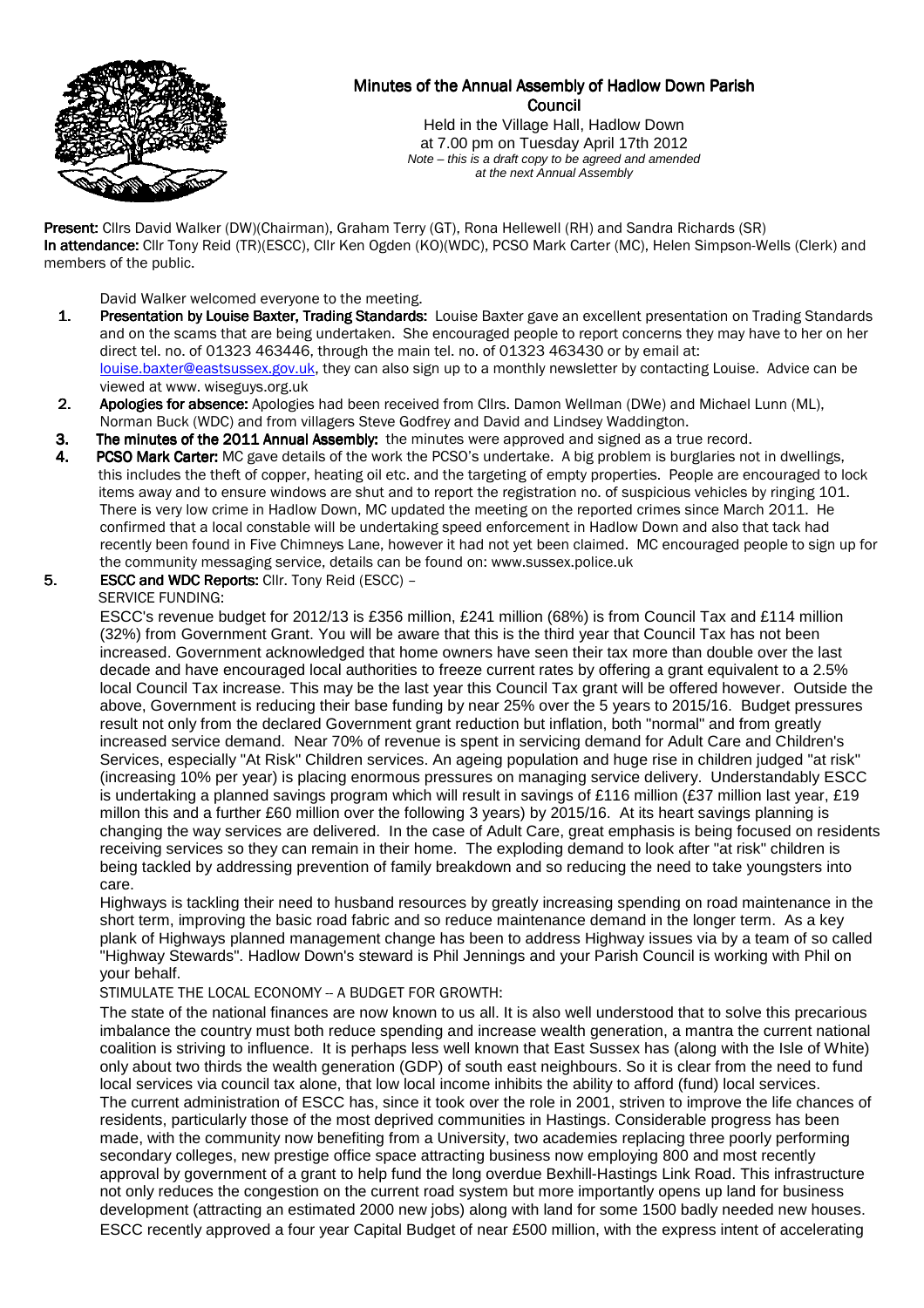the stimulation of the local economy -- this is a once-in-a-life-time opportunity to push hard to improve the income and thereby the quality of life of residents, totally in step with national needs. Of this sum slightly over half is funded from County sources, including £30 million released from reserves husbanded to cover possible risks installing new waste management services. Now these services are installed it is clear the risks are no longer present.

 The single biggest initiative to be funded is the installation of high speed broadband availability across the County. Rural areas are less attractive for commercial company investment and County is focusing its funding to ensure rural areas receive the same level of service to be enjoyed by urban communities. The plan calls for detailed tenders to be submitted by year end and most areas covered by 2014/15.

 Further, to assist local employment ESCC has worked to ensure all our capital work programs are advertised well in advance so local contractors are well placed to tender for work, both directly and as subcontractors. 600 mainly construction businesses are registered to avail themselves of these opportunities. In parallel, apprenticeship schemes are being partnered with these programs.

 LOCALISM: The state of public finances, irrespective of societal values, dictates that communities and individuals take more responsibility for their needs. Nationally we are adjusting to recognising we have been living beyond our means and must now prioritise how our precious resources are spent. Government expresses this very fundamental reappraisal under the "badge" of Localism or perhaps "The Big Society".

It has long been the practice that individuals and communities have worked hard on behalf of family and neighbours, nowhere more so than across East Sussex. The change is that Government is openly congratulating these endeavours and encouraging all sectors of the public services to co-operate and partner more positively with those striving to deliver prioritised local needs. Rather than the recently experienced "top down" approach to prioritising service/facilities for communities we are relying on "bottom up" identification and support for what is important locally. The critical factor in delivery of this perspective is for residents of communities to work together more effectively than ever before. A key player in co-coordinating local action is the Parish Council and Hadlow Down is fortunate in having a Council effective in doing just that. Your Parish Council was the first in my experience to work to identify and prioritise local needs. Councillors are engaging well with partners to progress your wishes and desires. However, success to deliver plans depends very much on your support and encouragement. Please continue to recognise and support the good work your council is doing on your behalf – even better, get involved yourself.

 Cllr. Ken Ogden (WDC) - KO advised that he was privileged to work with the active Parish Council (PC). WDC had supported the European Habitat Law which was expected to block building of anything within 400m of the boundary of the Ashdown Forest, however this was altered by Europe to within 7km, WDC are now looking at how this can be overcome. KO advised that as Hadlow Down's local representatives he and Norman Buck like to be involved with local issues. He confirmed that local Town and Parish Council Clerks attended a meeting with WDC officers yesterday.

6. Financial Report: The Clerk presented the attached report. The PC had anticipated spending the amount that was precepted, however the expenses required due to a new Council turned out to be minimal and the expected legal fees have been delayed. £6900 was therefore transferred to reserves.

## 7. Reports from Representatives:

a. Mayfield Charities: Fiona Bickerton gave the following report - three people or children were helped by the Trust this year. Age occupation or lifestyle is no barrier to receiving help. I have done this enjoyable task for 27 years and think it is time to think of handing over to someone else in a year or two. We have four meetings a year in the Hon. Solicitors beautiful cottage, coffee and biscuits on offer and although we have some sad cases to consider there is usually something amusing or touching to keep the spirits up. The other Trustees are good to work with but we are all getting older and if anyone would like to take over please contact either myself or the PC Clerk. Fiona advised of a recent report in the press that highlighted the number of people who don't know their neighbours. b. St Mark's School: Claire Rivers presented the following report:

The family atmosphere, warmth, up-beat feel and caring environment at St Mark's all emanate from the excellent community cohesion and links we have tried to develop with parents/carers, members of the local community and church, as well as national and international links. The school gathers great strengths from the external support and experiences it has built, as well as gaining financially from cost sharing, in this current economic climate, through wellestablished networking. Our staff are involved in research projects, such as, one related to providing stimulating opportunities to develop reading. We have aimed to retain a village school ethos whilst ensuring we are not parochial, but outward looking, and preparing our children for the future wherever they may live. Our mission statement, aims and values are all in child-speak and familiar to everyone. Over the past and current year we have focused attention on values-based education, looking at Christian values, Olympic values and service with the Queen's Diamond Jubilee. Our cross-curricular approach enables children to make connections in their learning and to rehearse the skills they are learning through real and relevant experiences. Exciting enrichment activities inspire the children and they have enjoyed a wide range of ICT experiences, making excellent use of the school's ICT suite, now used for County training, the 20 netbooks available for use in the classrooms. We are about to begin purchasing android tablets. The Cocoons, our Y2/3 class, were able to video conference with 'Vikings' from the Jorvik Museum, York. We are also delighted to have Mark Chapman running a web design club. SMILE Meadow is a wonderful resource which provides a great learning opportunity for a whole range of subject experiences. We have a great working party of parents who regularly join Andrew Warren, one of my staff, on Saturdays, and they are managing the Meadow sensitively- we now have an outside classroom, a gully walk and are working towards a shelter and toilet. We are have been so fortunate in the support we have received from Sound Architect and Life Wisdoms which has enabled us to tap into grants in order to access some amazing learning experiences, such as, the 'Stone Age Adventure' which gave the children access to an archaeologist from Sussex University, museum visits and a survival residential, at no cost to parents.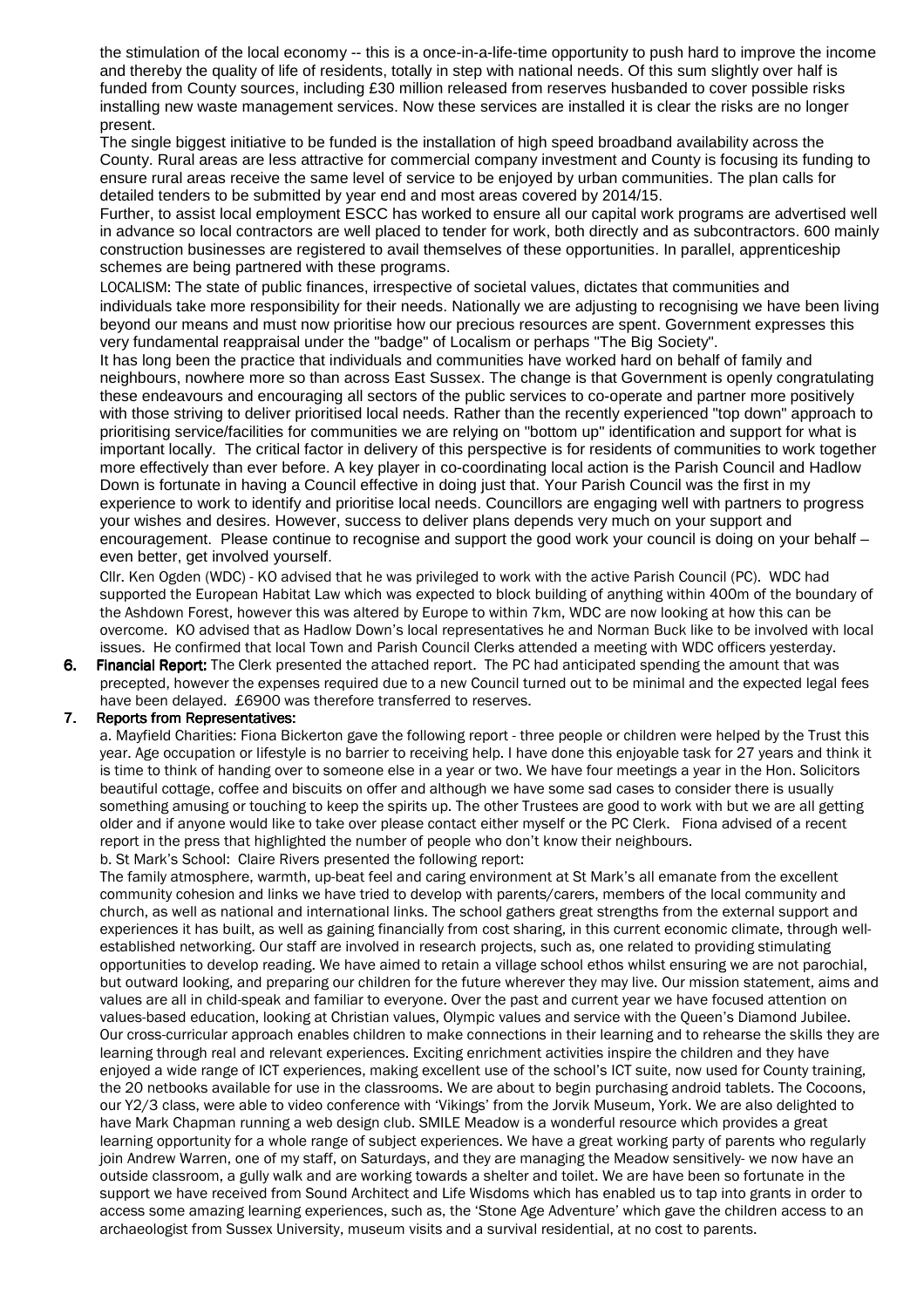The school's solid academic record of attainment and achievement has been maintained. The league tables can be misleading in the results they portray as small schools are particularly affected by such small cohorts of children e.g. last year each child represented 10% of the total marks. One child contracted Gastro Enteritis during the week of the SATs tests, and thus, our results were 10% down, but still above national figures.

I know Health and Safety can sometimes be the bane of our lives, however, having just returned from a country where there was little, I can see the benefits. We were delighted back in December to be awarded 98% in a Health and Safety Audit carried out by the County. A big thank you, to John Eliot who chairs our H/S Committee for his help in achieving this score. Safeguarding of children, is, and must be, a high priority and we have very efficient systems in place. Finally, St Mark's is very lucky to have the 'Dream Team'- people who are passionate about what they do, whether staff, governors, parents or members of the local community. They are all lifelong learners who pull together to try and make sure every child reaches their full potential. We constantly self-evaluate, and are never complacent, and, if we continue to work together, as our mission statement says, 'St Mark's, will give us wings to fly'.

#### 8. Reports from Councillors:

### a. New Community Hall Working Party, Village Hall Management Committee, Burial Ground and Playing Field Committee - Cllr. Graham Terry :

 New Community Centre Committee-This Committee was set up just over 12 months ago with the aim of getting a replacement for the current Village Hall. Its first task was to carry out a survey of the entire Village. This was needed both to establish a need and to decide where the new facility would be sited, and it was carried out door to door. There was an excellent response with around three quarters of the Village giving their responses. At the same time views were also obtained from Wealden District Planning and East Sussex Highways. The vast majority expressed the need for a new Centre and the majority opted for the Playing Field site. Based on this the Committee agreed to go ahead with the next stage based on the Playing field and recommended their decision to the Parish Council who accepted and supported it.

The Committee are now in the next stage where detailed plans will be drawn up, surveys of wildlife etc carried out, funding obtained for the work needed. They are drawing up a detailed GANT chart showing the stages needed and the critical points on the path. A number of sub-groups have been formed to take the various separate requirements forward. There are issues with the existing Village Hall and the freehold but the Parish Council are dealing with these as a separate project.

 Village Hall Management Committee-The Village Hall is a charity and the Trustees really have done an exceptional job in re-vitalising the Hall over the last few years. The number of users has grown significantly as people have seen how much improved the Hall is with its wall insulation, clean and fresh paintwork and general feeling of a good facility. Clearly, although we would wish that all funds available went towards a new hall the old one must be kept going until the new one is ready, which may be some years. To this end, the most recent expenditure has been on woodworm treatment which was desperately needed as the little vermints were attacking much of the underside of the flooring. The next stage is to re-furbish the kitchen and the intention, where possible, is to buy equipment that can be re-used in the new hall.

 The Burial Ground-The Parish Council owns a burial ground next to the Church and as the Church burial ground was closed to new internments some while ago this is the only burial place available to anyone in the Parish who wishes to be buried here. I find it a lovely spot and try to go up there each week. In the last 12 months we have had much of the wooden path edging replaced and have new contractors maintaining both the burial ground and the Playing Field play area. You may be unaware that it is possible to reserve a plot in the Burial Ground but you can.

 On the 25th April we will be planting a Jubilee Tree – an English Oak - in the burial ground, assisted by the pupils at St Marks. Last year we had to have an oak in the Playing Field removed as it was diseased and becoming dangerous – this new tree makes a good replacement for that and the pupils at St Marks will be nurturing the tree whilst it gets established. The planting is due to take place at 2pm and anyone is very welcome to attend.

 Playing Field Committee-Like the Village Hall, the Playing Field is a charity and the Trustees have the task of maintaining and controlling the facilities for the benefit of all. The Play Area remains a significant attraction for mothers and children and I have seen the zip wire and basket ball area both used regularly. The Playing Field does suffer from being very wet in winter or after significant rain and the Trustees are currently investigating grants to install drainage in the worst areas. Subject clearly to planning consent the new Community Centre will be built on the Playing Field which will enhance further the facilities there.

#### b. Rights of Way, Highways, Footpaths and Wealdlink – Cllr. Sandra Richards:

Having joined the Parish Council last May, it was a steep learning curve to understand how things work and what was going to be required of me but believe that I have begun to get a grip of what is required.

 One of the first things that was raised to me by a parishioner were some problems in School Lane and we have tried to address these. Firstly, I would like to thank all of the villagers who responded to our questionnaire about the extension of the double yellow lines at the top of School Lane. We had a response which represented 17.5% of the village and 96% of these agreed with the proposal to extend the double yellow lines. We also had a meeting with the Police and the Ambulance service who agreed that the junction was dangerous. Using the strong support of the village, and with the help of Tony Reid of ESCC, we have managed to get a date of when they will start the rather complicated process to extend the double yellow lines and this process will start in July of this year. We will keep you informed of the progress.

 In the autumn, we had a site meeting with a representative of ESCC in School Lane to address the issues of speeding, signage and the zigzag lines. ESCC will add additional 30 mile-an-hour signs and relocate some of the existing signs to increase the awareness of the fact that this is the speed limit. In addition, ESCC will install some speed monitoring equipment which will measure the speed over a seven day period and, depending on this data, we will then discuss with them further measures that could be taken. This will also be done within the next few months. Finally, the school requested that we try to arrange for the zigzag lines outside the school to be extended and we have had it confirmed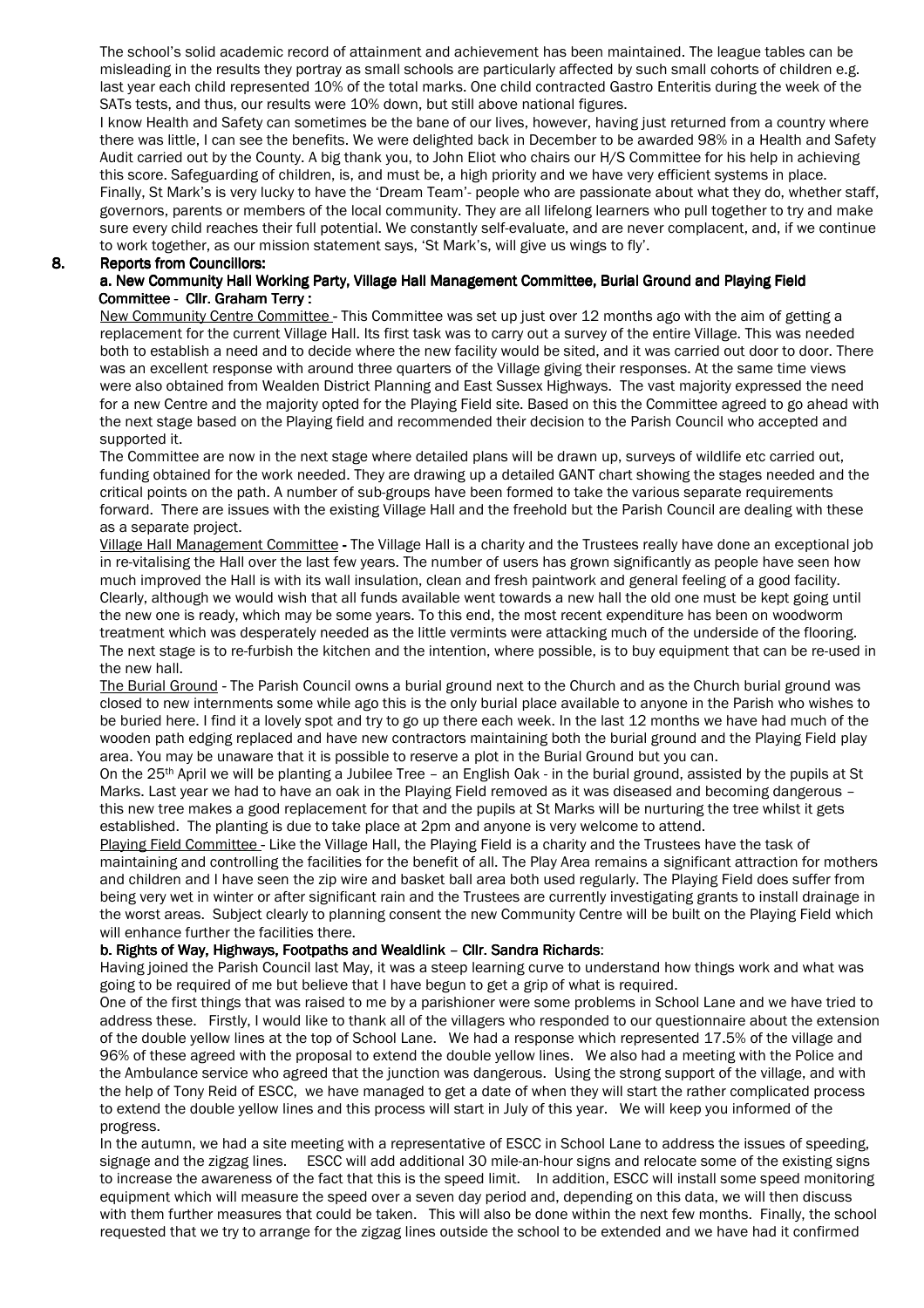that this will also be done within the next couple of months.

 One of the next issues that has been discussed is the fingerpost signs that we believe are very important for our village. Hadlow Down has 17 of these signs within our village and recently the cost of repair/replacements for these have been shared between the PC and ESCC. There is an overall budget for sign maintenance in ESCC – however, other items take priority and therefore, if we want to maintain the fingerposts in our district, which we believe are an iconic part of East Sussex countryside, it may be that the cost of maintaining these will fall by default to the Parish Council. For your information, the estimated cost of replacing one sign is approx. £1,000. We will continue to work out the best way forward on this issue.

 Buses - we currently have a bus service from ESCC which runs three times a day between Hadlow Down and Uckfield. We are extremely concerned that people are not really aware of this service and therefore it is under-used and we are worried that it could be withdrawn or stopped. With the help of Helen, we have been 'badgering' ESCC to put up some bus stops to help advertise the fact that we have a bus service. We were promised that these would be installed last week however they haven't gone in and I have therefore spoken to Tony Reid to raise this matter with ESCC. With the high cost of fuel nowadays, we hope that people will take advantage of this service so that we do not lose it. We are also looking at reinstating a bus shelter.

 Finally, some of you may have seen that we have produced our first Parish Council Newsletter at the beginning of the year and the next one is due out shortly. We hope that this will help communicate to the village what we are doing on your behalf and, more importantly, we hope that it will encourage more people to communicate with us, so please let us have your feedback on what further information you may require

### c. Neighbourhood Watch and Joint Action Group – Cllr. Damon Wellman

The Clerk read a report on Damon's behalf:

 Neighbourhood Watch – The Hadlow Down website is a registered Neighbourhood Watch Co-ordinator and Eddie Westfield has done a great job this year of keeping anyone registered on the site updated with NHW issues, as well as posting them on the latest news section of the site for all to see. On the site is also posted updates from the Neighbourhood policing team listing recent crime events within the area.

 Joint Action Group - The Joint Action Group meets every month to discuss local issues and priorities for Wealden District Council, Sussex Police, East Sussex County Council, NHS East Sussex Downs & Weald, Surrey & Sussex Probation Trust & East Sussex Fire & Rescue Service. Wealden Parish Councils are also in attendance and are able to see current risks, trends and forthcoming events from the various groups, as well as performance of the authorities, budgeting updates and publicity opportunities. They also have the chance to raise any concerns they may have.

#### d. Planning and Emergency Planning – Cllr. Rona Hellewell:

 Planning – We have had a busy year considering many applications. We try to achieve a balanced objective point of view. This can be helped by applicants talking to the PC prior to the application. It looks like the PC's opinions will become more important in planning decisions in the future.

There was a major application for the land adjoining Hut Lane, the PC strongly rejected the application on the grounds given in a previous application.

Localism and change in planning rules – there is a presumption in favour of development in the new rules, however Hadlow Down is considered unsustainable by WDC for further development, although this could exclude development for affordable housing. If the PC chose to produce a Neighbourhood Plan it would need to comply with WDC's Core Strategy, it would therefore appear that the expense of a Neighbourhood Plan would be unjustified. The PC is however looking at several ways to protect the parish and optimize our resources.

 Emergency Planning – The team is now active again and contact details will be circulated to villagers probably through the Parish Magazine and the website. The team will be looking at their role within the community and following these discussions they will be restating their objectives. A survey will be issued to residents in order to obtain an up to date list of resources within the village. We would encourage people to complete the survey, the information received would remain confidential.

9 . Chairman's Report – Cllr. David Walker - It seems that every year the workload as a Parish Councillor gets more and more, not only with PC meetings but with all the other various meetings outside the normal monthly meetings etc. and of course on site planning visits. Therefore I would like to give a big thank you to all of my fellow Councillors for all their time and hard work over the past year.

This year we managed to keep the precept the same as last year which is always good, especially as times are hard and we also managed to support the new church spire. I think we would all agree that the church does look good with the new shingles.

Last but not least there is one other person which without their terrific help, organisation and hard work we would not be able to do our job. This of course is Helen, a big big thank you to her.

10. Questions from the floor – Concern was raised that 25% of the precept was transferred into reserves, the PC was asked how much was in each reserve fund. The Clerk confirmed that she would put this information in the minutes [Burial Ground Landscaping £2500, Property Maintenance £1000, Village Hall Fund £6500, Road Safety Improvements £3500, Election Fund £2432, Fingerpost costs £2720, IT £500, Community Plan £3000 and Unearmarked Reserves £1153.59]. The Clerk confirmed that they had put extra in the finger post reserve fund as there were a number in a bad state of repair.

A member of the public asked about the parking in Buxted, TR responded.

 The PC were asked if speed recording equipment could be installed heading east past Wilderness Wood on the A272 in the 50mph section as there had been accidents in this area, the chair confirmed that the PC had previously requested that this area have a 30mph limit. SR confirmed that members of the public had also raised concerns about the number of accidents near The Toll. SR requested that the public report any accidents to her in order that she can ensure that the information is passed onto Highways and will raise with them the concerns over the 50mph section. SR updated the meeting on the results of the speed recording that was undertaken on Main Road.